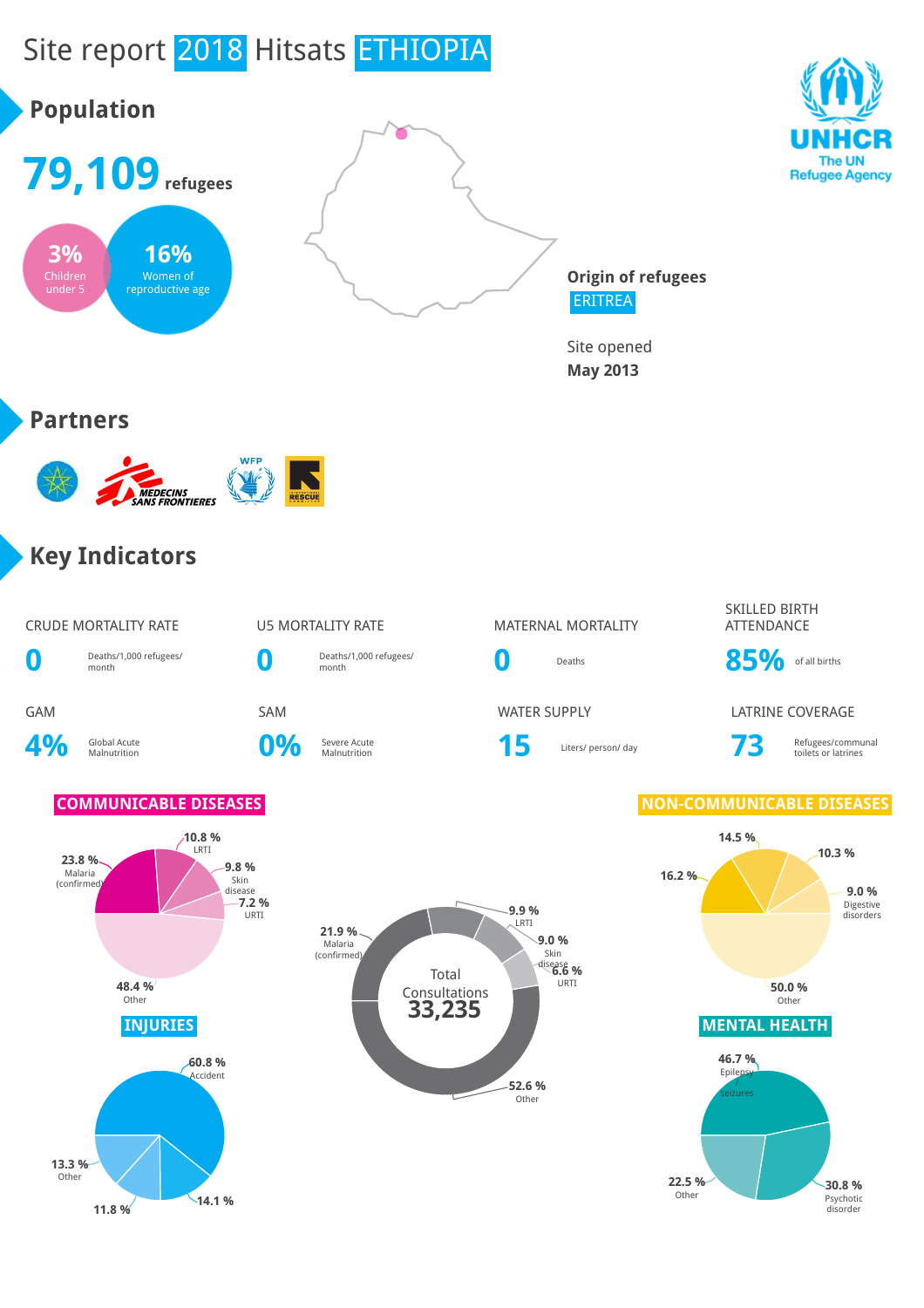### **Public Health**

| <b>HEALTH STAFFING</b>                                      | <b>INDICATOR</b> | <b>STANDARD</b> |                       | <b>MORBIDITY</b>                                 | <b>INDICATOR</b> | <b>STANDARD</b> |   |
|-------------------------------------------------------------|------------------|-----------------|-----------------------|--------------------------------------------------|------------------|-----------------|---|
| Number of medical doctors                                   |                  | 1: 50,000       | ☺                     | Incidence of malaria among children under        | 36               |                 |   |
| Number of qualified nurses                                  | 10               | $1:$ < 10,000   | ◙                     | Incidence of watery diarrhoea among              | 27               |                 |   |
| Number of community health workers                          | 38               | 1: 1,000        | Ø                     | children under 5                                 |                  |                 |   |
| <b>ACCESS AND UTILIZATION</b>                               | <b>INDICATOR</b> | <b>STANDARD</b> |                       | Incidence of pneumonia among children<br>under 5 | 44               |                 |   |
| Consultations per trained clinician per day                 | 58               | < 50            | ▲                     | Incidence of pneumonia among over 5              | 4                |                 |   |
| Health utilisation rate (new visits / refugee /             | 0.4              | $1 - 4$         | ೞ                     | Tuberculosis success rate                        | 100%             | ◙<br>< 90%      |   |
| year)<br>Proportion of host population consultations        | 39%              |                 |                       | Were any MDR/X-TB cases diagnosed among<br>PoCs? | <b>No</b>        | ೞ<br><b>No</b>  |   |
| <b>MORTALITY</b>                                            | <b>INDICATOR</b> | <b>STANDARD</b> |                       | <b>VACCINATION</b>                               | <b>INDICATOR</b> | <b>STANDARD</b> |   |
| <b>Crude Mortality Rate</b><br>(CMR) (/1000/month)          | 0.0              | < 0.75          | Ø                     | Full vaccination coverage                        | 43%              | < 95%           | Ø |
| <b>Under-five Mortality Rate</b><br>(U5MR) (/1000/month)    | 0.0              | $< 1.5$         | Ø                     | Measles vaccination coverage                     | 97%              | < 95%           | ☺ |
| <b>Infant Mortality Rate</b><br>(IMR) (/1000 livebirths)    | 0.0              | < 30            | $\boldsymbol{\omega}$ | Source of vaccination data                       | <b>HIS</b>       |                 |   |
| <b>Neonatal Mortality Rate</b><br>(NNMR) (/1000 livebirths) | $\mathbf 0$      | < 20            | Ø                     | <b>IN-PATIENT DEPARTMENT (IPD)</b>               | <b>INDICATOR</b> | <b>STANDARD</b> |   |
| <b>OUTBREAK ALERT AND RESPONSE</b>                          | <b>INDICATOR</b> | <b>STANDARD</b> |                       | Average length of stay (days)                    | 7.9              |                 |   |
| Proportion of outbreaks investigated within 48<br>hours     |                  | 100%            |                       | Case fatality rate                               | 0.0              |                 |   |
| Number of outbreaks reported                                | $\mathbf 0$      |                 |                       | Hospitalisation rate                             | 10.1             | $50 - 150$      | Ø |

## **Reproductive Health**

| <b>ANTENATAL CARE</b>                                                                     | <b>INDICATOR</b> | <b>STANDARD</b> |                  | <b>FAMILY PLANNING</b>                                                      | <b>INDICATOR</b> | <b>STANDARD</b> |   |
|-------------------------------------------------------------------------------------------|------------------|-----------------|------------------|-----------------------------------------------------------------------------|------------------|-----------------|---|
| Antenatal care coverage                                                                   | 62%              | > 90%           | ☎                | Contraceptive prevalence rate                                               | 10%              | $\geq 30\%$     | ⊠ |
| Coverage of antenatal tetanus vaccination                                                 | 50%              | >95%            | Ω                | Source of contraceptive prevalence data                                     | <b>HIS</b>       |                 |   |
| <b>DELIVERY CARE</b>                                                                      | <b>INDICATOR</b> | <b>STANDARD</b> |                  | SEXUAL AND GENDER-BASED VIOLENCE (SGBV)                                     | <b>INDICATOR</b> | <b>STANDARD</b> |   |
| Proportion of births attended by skilled<br>personnel                                     | 85%              | $\geq 90\%$     | $\blacktriangle$ | Total number of reported rapes                                              | $\mathbf{0}$     |                 |   |
| Proportion of births conducted by caesarean<br>section                                    | 0%               | $5 - 15%$       | ೞ                | Proportion of eligible rape survivors provided<br>with PEP within 72 hours  |                  | 100%            |   |
| Proportion of newborn infants with low birth<br>weight (<2500 gs) (weighed within 72 hrs) | 4%               | < 15%           |                  | Proportion of eligible rape survivors provided<br>with ECP within 120 hours |                  | 100%            |   |
| Proportion of teenage pregnancies                                                         | 1%               |                 |                  | SEXUALLY TRANSMITTED INFECTIONS (STIS)                                      | <b>INDICATOR</b> | <b>STANDARD</b> |   |
| Still birth rate (/ 1000 total births / month)                                            |                  |                 |                  | Number of genital ulcer diseases                                            | 4                |                 |   |
| Number of maternal deaths                                                                 | $\mathbf{0}$     |                 |                  | Number of Pelvic Inflammatory diseases                                      | $\overline{2}$   |                 |   |
| Proportion of maternal deaths investigated<br>within 48 hours                             |                  | 100%            |                  |                                                                             |                  |                 |   |